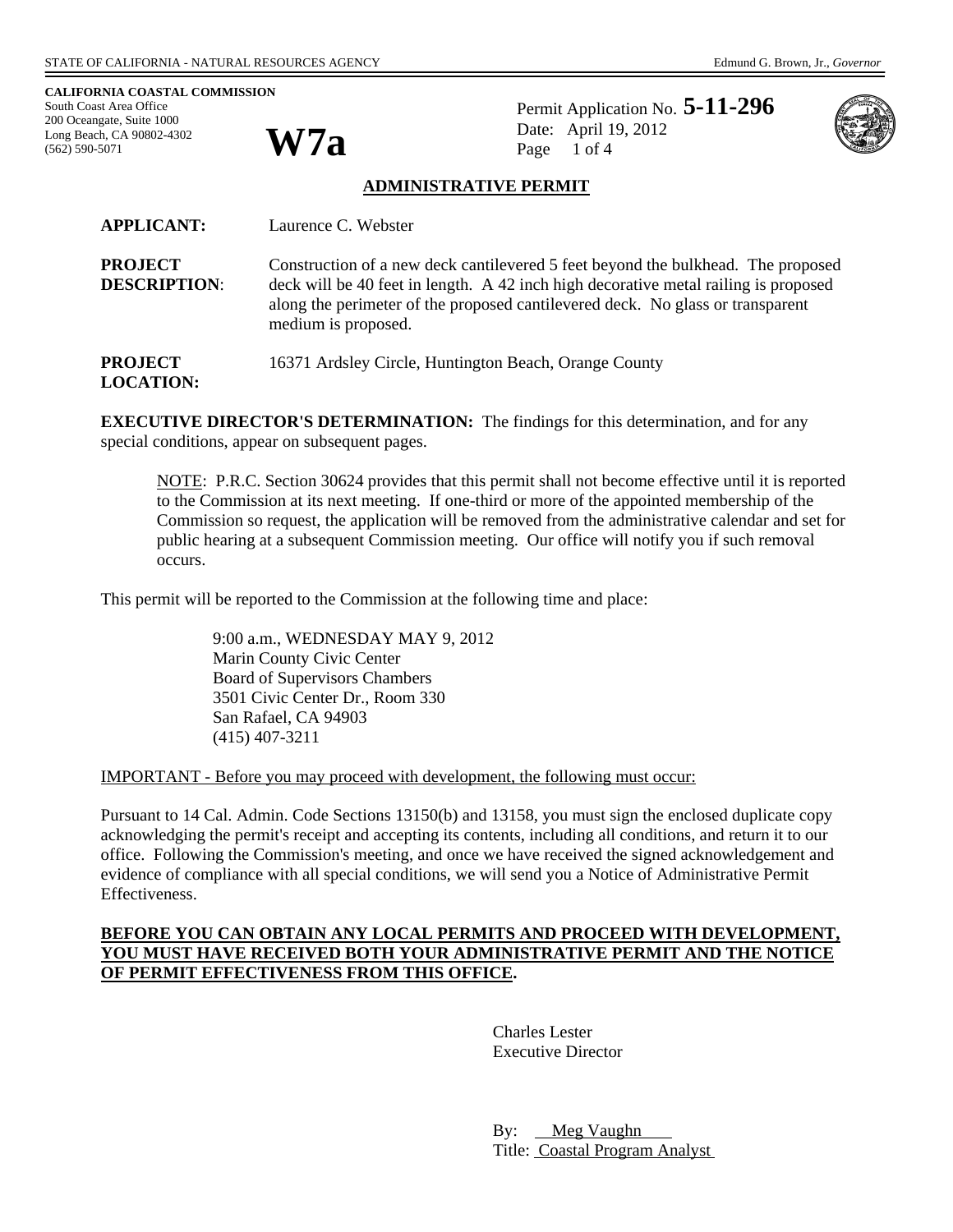### **STANDARD CONDITIONS:**

- 1. Notice of Receipt and Acknowledgment. The permit is not valid and development shall not commence until a copy of the permit, signed by the permittee or authorized agent, acknowledging receipt of the permit and acceptance of the terms and conditions, is returned to the Commission office.
- 2. Expiration. If development has not commenced, the permit will expire two years from the date on which the Commission voted on this application. Development shall be pursued in a diligent manner and completed in a reasonable period of time. Application for extension of the permit must be made prior to the expiration date.
- 3. Interpretation. Any questions of intent or interpretation of any term or condition will be resolved by the Executive Director or the Commission.
- 4. Assignment. The permit may be assigned to any qualified person, provided assignee files with the Commission an affidavit accepting all terms and conditions of the permit.
- 5. Terms and Conditions Run with the Land. These terms and conditions shall be perpetual, and it is the intention of the Commission and the permittee to bind all future owners and possessors of the subject property to the terms and conditions.

### **SPECIAL CONDITIONS:** See page 4.

#### **EXECUTIVE DIRECTOR'S DETERMINATION (continued):**

The Executive Director hereby determines that the proposed development is a category of development, which, pursuant to PRC Section 30624, qualifies for approval by the Executive Director through the issuance of an Administrative Permit. Subject to Standard and Special Conditions as attached, said development is in conformity with the provisions of Chapter 3 of the Coastal Act of 1976 and will not have any significant impacts on the environment within the meaning of the California Environmental Quality Act. If located between the nearest public road and the sea, this development is in conformity with the public access and public recreation policies of Chapter 3.

### **FINDINGS FOR EXECUTIVE DIRECTOR'S DETERMINATION:**

#### **A. Project Description**

The applicant proposes to construct a new deck cantilevered 5 feet beyond the bulkhead. The proposed deck will be 40 feet in length. A 42 inch high decorative metal (wrought iron or metal cabling) railing is proposed along the perimeter of the proposed cantilevered deck. No glass or transparent medium is proposed.

The proposed deck is associated with the adjacent single family residential use. Most of the Huntington Harbour water frontage is developed with single family homes, many of which also have cantilevered decks and boat docks. Virtually the entire water frontage in Huntington Harbour is supported by bulkheads. The nearest public access in the area is at a small pocket beach located at the Humbolt Drive bridge (approximately a two blocks east) and also at Sunset County Beach located approximately 1 mile to the west.

Deck drainage will be directed to two filter boxes located landward of the decks on the subject lot. No products containing ammonia, sodium hypochlorite, chlorinated solvents, petroleum distillates or lye will be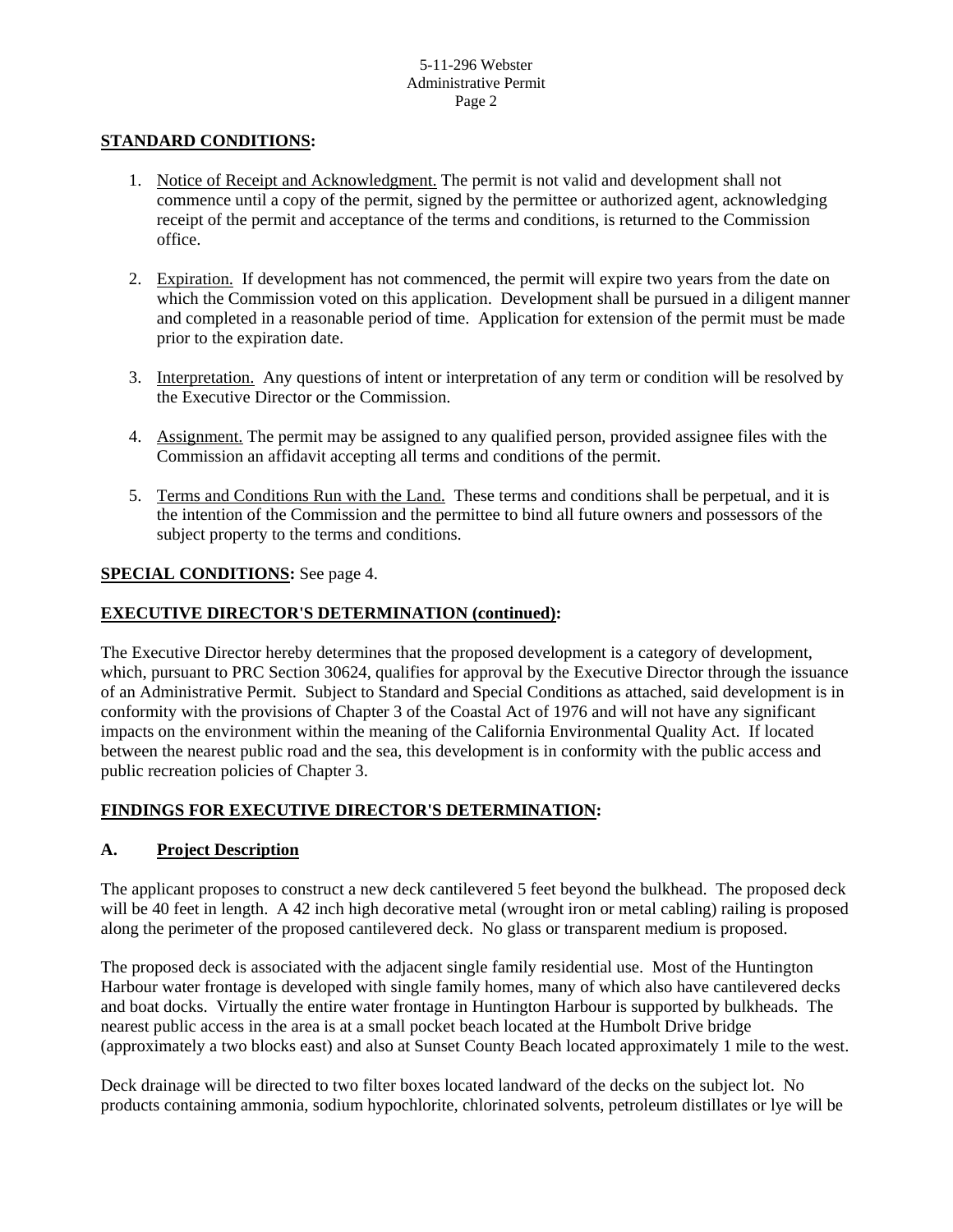#### 5-11-296 Webster Administrative Permit Page 3

used on the deck, therefore, pollutants from those products will not drain to the harbor during or after construction. All work will occur from the landward side of the deck. No bottom disturbing activities are proposed.

The proposed deck would cantilever over the waters of Huntington Harbor. In this area of Huntington Harbor, the water area is owned by the City of Huntington Beach. A letter inviting the City to join as coapplicant was sent on January 27, 2012 and on February 2, 2012 a response declining to join as co-applicant was received. In addition, an approval in concept was received from the City, indicating the City is aware of the project. Furthermore, a special condition is imposed stating that the approval of a coastal development permit for the project does not waive any public rights or interest that exist or may exist on the property.

The subject site is located within the City of Huntington Beach, which has a certified Local Coastal Program. However, due to the project location seaward of the mean high tide line, the project is within an area of the Commission's retained permit jurisdiction. Nonetheless, the City's certified Local Coastal Program may be used as guidance. The land use designation at the site is Open Space – Water (OS – W). The site is zoned Open Space Water Recreation. The proposed development is consistent with the City's certified LCP, specifically with Implementation Plan Chapter 213 Open Space District, which allows private cantilevered decks abutting residential uses, and with Chapter 210, which provides standards for cantilevered decks in Huntington Harbor in the Open Space Water Recreation zone.

Most of the existing residences that front along the waters of Huntington Harbor have cantilevered decks. The proposed deck is similar in function to the other cantilevered decks associated with residential development within Huntington Harbor. The proposed development is consistent with past Commission actions in the area. Thus, as conditioned, the proposed deck will have no adverse impact on coastal access or resources in the project vicinity, and is consistent with the Chapter 3 policies of the Coastal Act.

# **B. PUBLIC ACCESS**

The proposed development will not affect the public's ability to gain access to, and/or to use the coast and nearby recreational facilities. Therefore, the development, as conditioned, conforms with Sections 30210 through 30214, Sections 30220 through 30224, and 30252 of the Coastal Act.

# **C. WATER QUALITY**

The proposed development has a potential for a discharge of polluted runoff from the project site into coastal waters. The development, as proposed and as conditioned, incorporates design features to minimize the effect of construction and post construction activities on the marine environment. These design features include, but are not limited to, the appropriate management of equipment and construction materials, reducing runoff through the use of permeable surfaces, the use of non-invasive, drought tolerant vegetation to reduce and treat the runoff discharged from the site, and for the use of post construction best management practices to minimize the project's adverse impact on coastal waters. Therefore, the Commission finds that the proposed development, as conditioned, conforms with Sections 30230 and 30231 of the Coastal Act regarding the protection of water quality to promote the biological productivity of coastal waters and to protect human health.

# **D. LOCAL COASTAL PROGRAM**

Coastal Act section 30604(a) states that, prior to certification of a local coastal program ("LCP"), a coastal development permit can only be issued upon a finding that the proposed development is in conformity with Chapter 3 of the Act and that the permitted development will not prejudice the ability of the local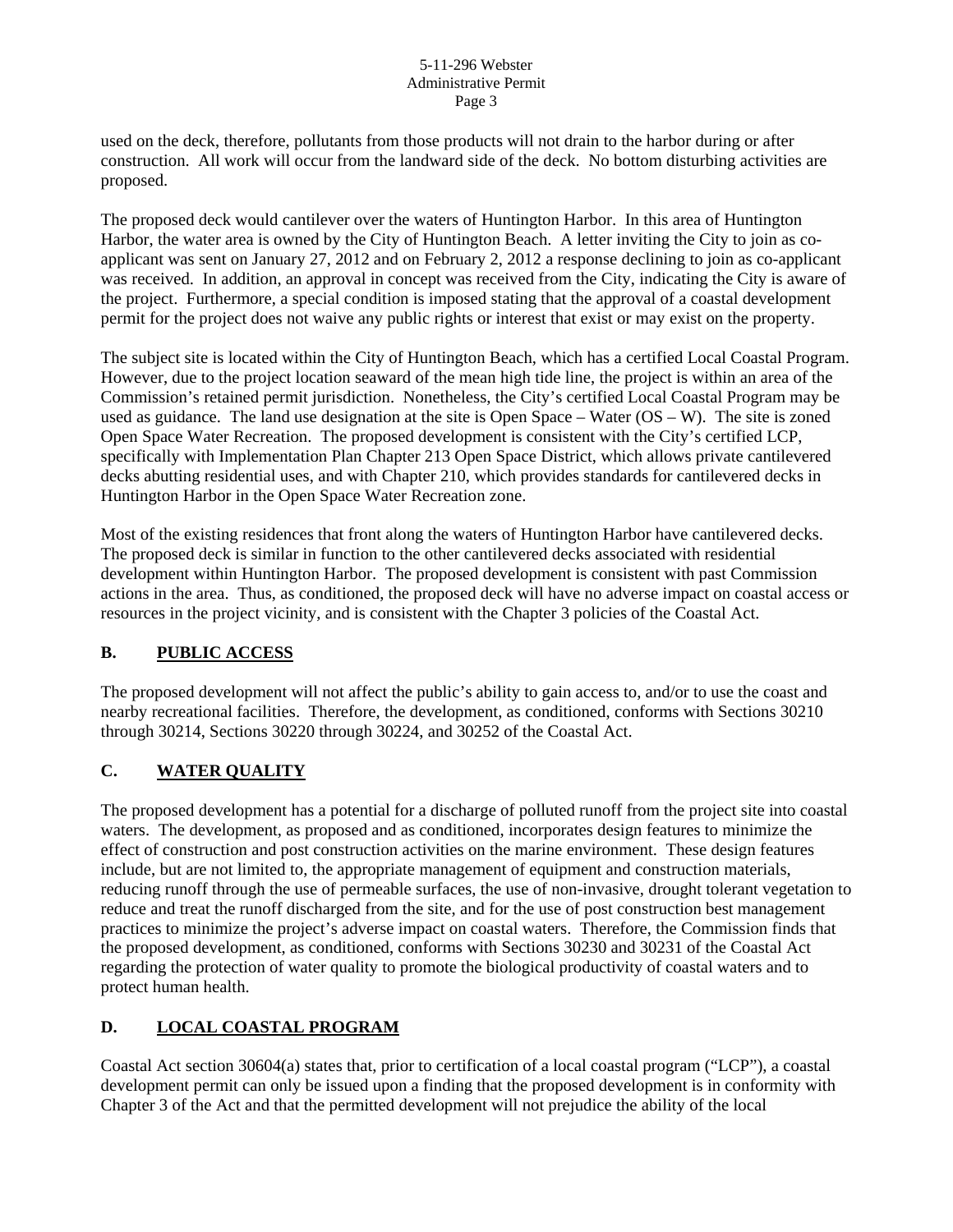#### 5-11-296 Webster Administrative Permit Page 4

government to prepare an LCP that is in conformity with Chapter 3. An LCP for the City of Huntington Beach was effectively certified in March 1985. However, the proposed development is occurring within an area of the Commission's original permit jurisdiction, due to the project location seaward of the mean high tide line. Consequently, the standard of review is the Coastal Act and the City's LCP is used only as guidance. As conditioned, the proposed development is consistent with Chapter 3 of the Coastal Act and with the certified LCP for the area.

# **E. CALIFORNIA ENVIRONMENTAL QUALITY ACT**

As conditioned, there are no feasible alternatives or additional feasible mitigation measures available that would substantially lessen any significant adverse effect that the activity may have on the environment. Therefore, the Commission finds that the proposed project, as conditioned to mitigate the identified impacts, is the least environmentally damaging feasible alternative and can be found consistent with the requirements of the Coastal Act to conform to CEQA.

### **SPECIAL CONDITIONS:**

### **1. Construction Responsibilities and Debris Removal**

- (a) No construction materials, equipment, debris, or waste shall be placed or stored where it may be subject to wave, wind, or rain erosion and dispersion.
- (b) Any and all construction material shall be removed from the site within 10 days of completion of construction.
- (c) Machinery or construction materials not essential for project improvements shall not be allowed at any time in the intertidal zone.
- (d) If turbid conditions are generated during construction a silt curtain shall be utilized to control turbidity.
- (e) Floating booms shall be used to contain debris discharged into coastal waters and any debris discharged shall be removed as soon as possible but no later than the end of each day.
- (f) Non-buoyant debris discharged into coastal waters shall be recovered by divers as soon as possible after loss.

### **2. Public Rights**

The Coastal Commission's approval of this permit shall not constitute a waiver of any public rights that exist or may exist on the property. The permittee shall not use this permit as evidence of a waiver of any public rights that may exist on the property.

#### **ACKNOWLEDGMENT OF PERMIT RECEIPT/ACCEPTANCE OF CONTENTS:**

\_\_\_\_\_\_\_\_\_\_\_\_\_\_\_\_\_\_\_\_\_\_\_\_\_\_\_ \_\_\_\_\_\_\_\_\_\_\_\_\_\_\_\_\_\_\_\_\_\_

I/We acknowledge that I/we have received a copy of this permit and have accepted its contents including all conditions.

Applicants' Signature Date of Signing

5-11-296 Webster CntDk Admn 5.12 mv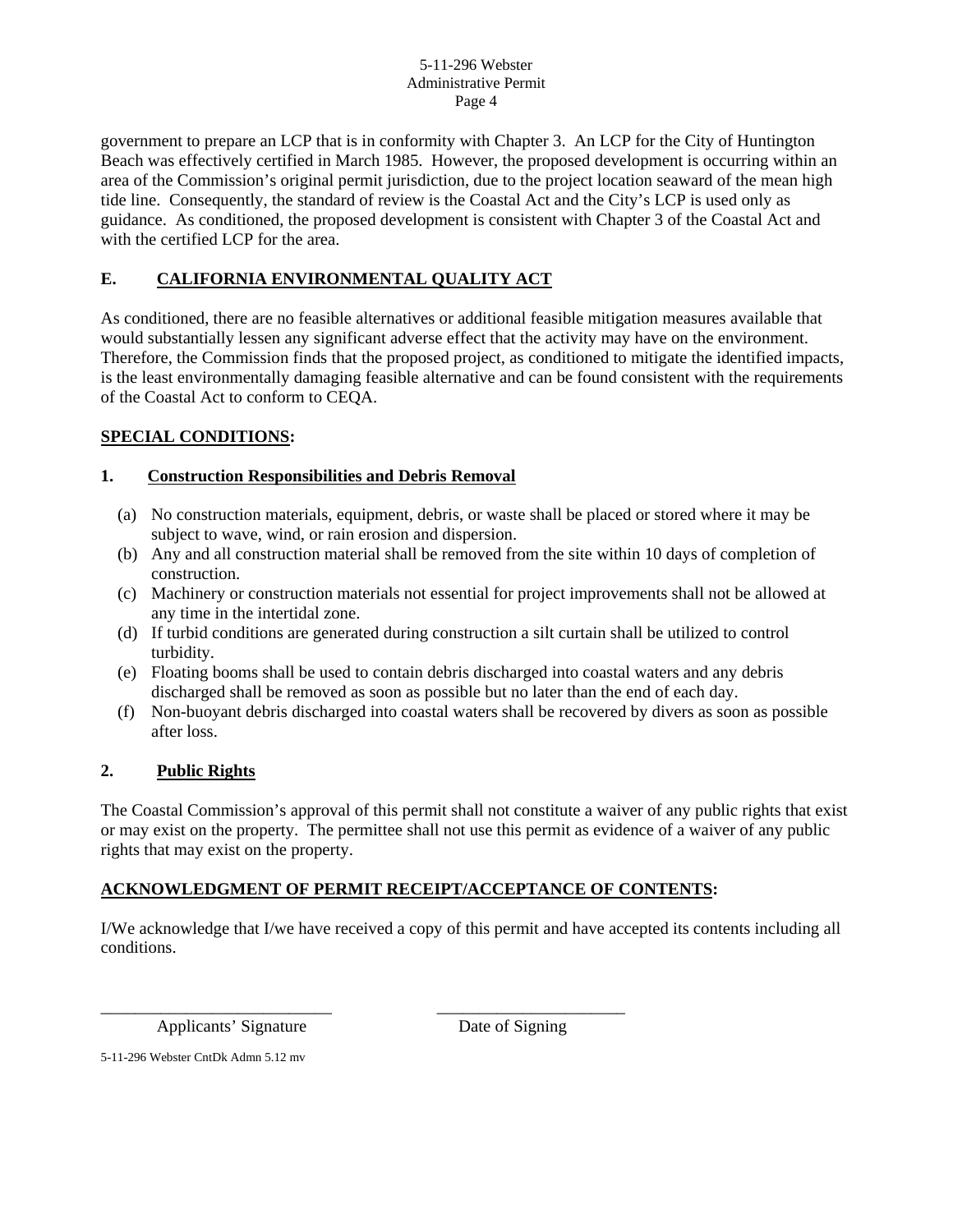#### 5-11-296 Webster Administrative Permit Page 5